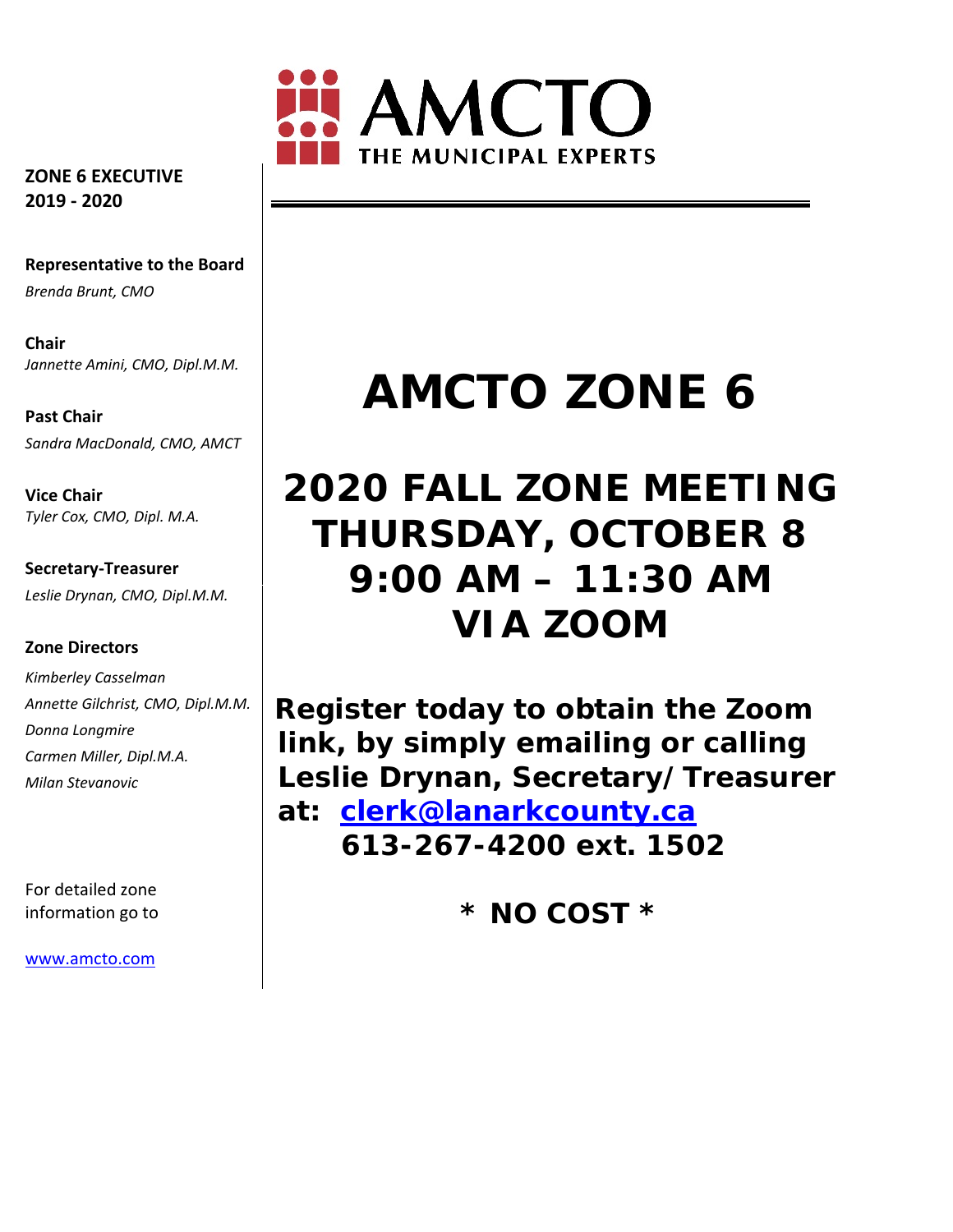# **AMCTO Zone 6 Fall Meeting Thursday, October 8th, 2020**

| <b>TIME</b>           | <b>PRESENTATION</b>                                                                                                                                                                                                                                                                                                                                                            |  |  |
|-----------------------|--------------------------------------------------------------------------------------------------------------------------------------------------------------------------------------------------------------------------------------------------------------------------------------------------------------------------------------------------------------------------------|--|--|
| $9:00 -$<br>$9:10$ AM | Opening Remarks by Chair J. Amini<br>Zone Business by L. Drynan<br>Elections by S. MacDonald                                                                                                                                                                                                                                                                                   |  |  |
| $9:10 -$              | <b>AMCTO Update</b>                                                                                                                                                                                                                                                                                                                                                            |  |  |
| $9:25$ AM             | <b>Staff &amp; Board Representatives</b>                                                                                                                                                                                                                                                                                                                                       |  |  |
| $9:25 -$              | Zone Review Interactive Consultation                                                                                                                                                                                                                                                                                                                                           |  |  |
| 10:00 AM              | <b>StrategyCorp Representatives</b>                                                                                                                                                                                                                                                                                                                                            |  |  |
| $10:00 -$             | <b>BREAK</b>                                                                                                                                                                                                                                                                                                                                                                   |  |  |
| 10:10 AM              | Stand up, stretch, walk, get some water, have a snack!                                                                                                                                                                                                                                                                                                                         |  |  |
| $10:10 -$             | Commissioner of Oath: Dos & Don't & Update on O'Reg 431/20                                                                                                                                                                                                                                                                                                                     |  |  |
| 10:45                 | David Munday, Cunningham Swan                                                                                                                                                                                                                                                                                                                                                  |  |  |
| $10:45 -$<br>11:30 AM | MMAH Update & Interactive Group Discussion on Bill 197<br>Peter Sizov & Eric Thibaudeau, MMAH Municipal Advisors<br>Do you have specific questions on Bill 197?<br>Email them in advance to Leslie (clerk@lanarkcounty.ca) by<br>Friday, October 2 <sup>nd</sup> to ensure Peter & Eric have an answer for<br>you at the virtual meeting. Questions will also be taken day of! |  |  |
| 11:30 AM              | Wrap-Up & Adjourn                                                                                                                                                                                                                                                                                                                                                              |  |  |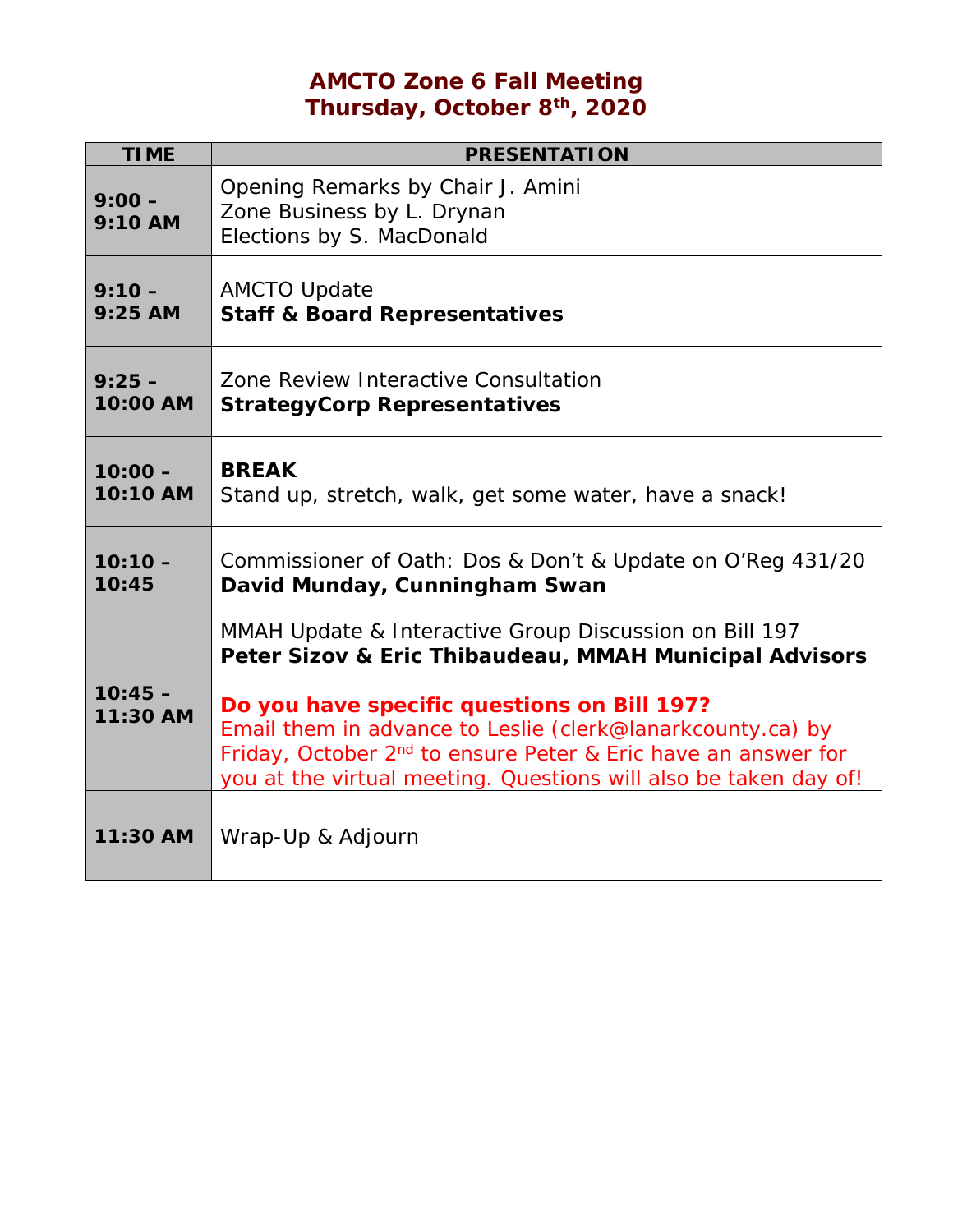

#### **September, 2020**

Given that the 2020 Spring Meeting was cancelled due to COVID-19, the Zone 6 Election of Officers for our Executive will be held at the fall meeting. Each position on the Zone Executive is for a one year term and the position of Zone 6 Representative to the Board of Directors is a two year term, now processed through the AMCTO at large nomination. The Zone Executive usually meets 4 - 5 times per year.

I encourage you to consider letting your name stand for one of the Executive positions.

I have attached a Nomination Form and the Terms of Reference for AMCTO Zones and Zone Executives.

Nominations should be forwarded to: Sandi MacDonald, Past Chair no later than Friday, October 2<sup>nd</sup>, 2020. Email: smacdonald@brockville.com

Feel free to contact me if you have any questions.

Regards,

Mynon.

Leslie Drynan, Secretary-Treasurer AMCTO Zone 6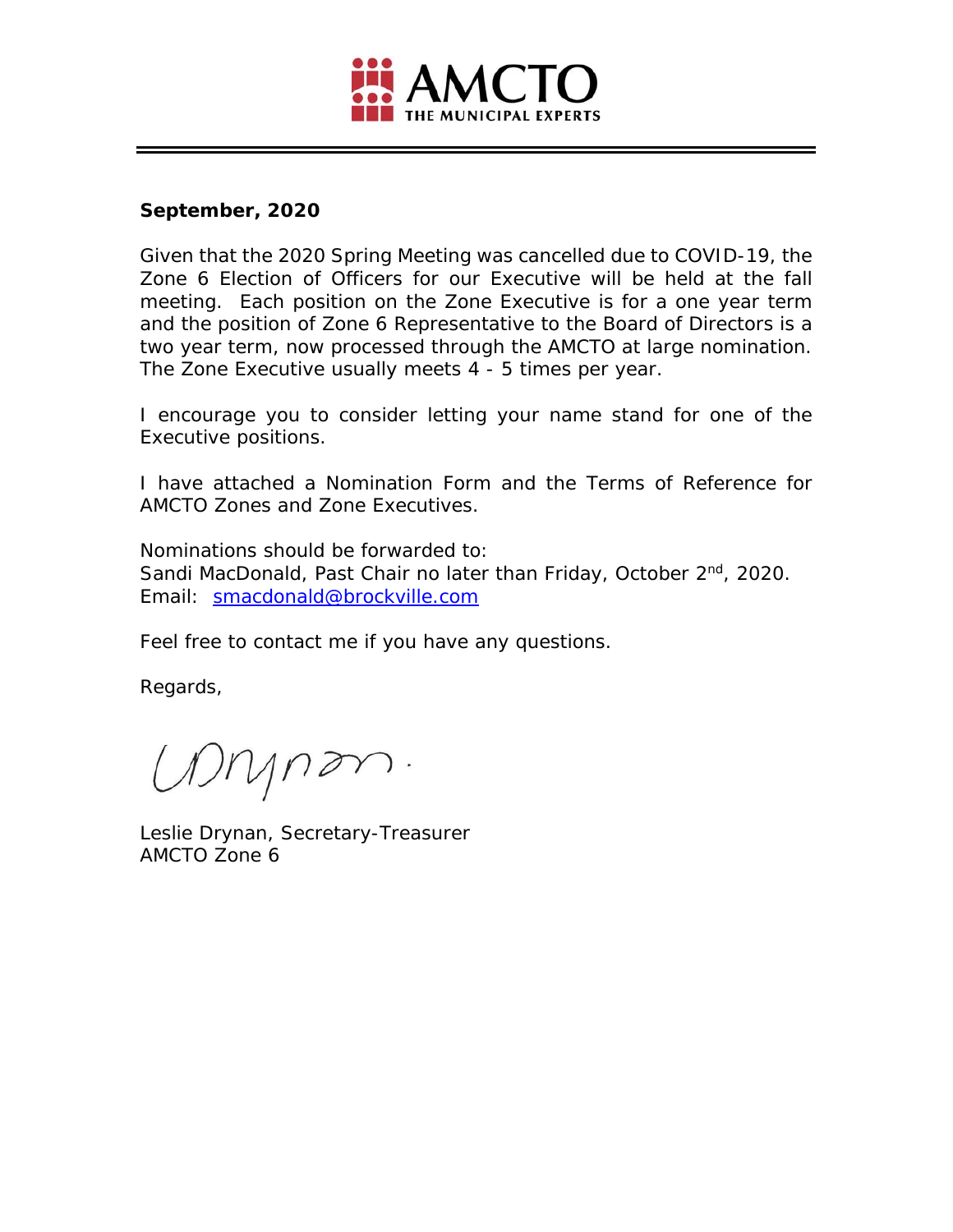

### **AMCTO – Zone 6 Fall Meeting**  October 8, 2020

# **Election of Officers – Nomination Form**

**ZONE 6 REPRESENTATIVE TO THE BOARD (0 Positions)** 

Two Year Term – Now filled through the AMCTO Nomination Process.

| <b>CHAIR:</b> | (1 Position) |
|---------------|--------------|
|---------------|--------------|

1.

**VICE CHAIR: (1 Position)**

1.

**PAST CHAIR:** This position will be automatically filled by the previous Chair.

**SECRETARY / TREASURER: (1 Position)**

1.

**DIRECTOR: (Number of Positions is not restricted)**

1.

Election of Officers will be conducted at the Fall Zone Meeting.

Nominations should be forwarded to: Sandi MacDonald, Past Chair at smacdonald@brockville.com no later than Friday, October 2<sup>nd</sup>, 2020.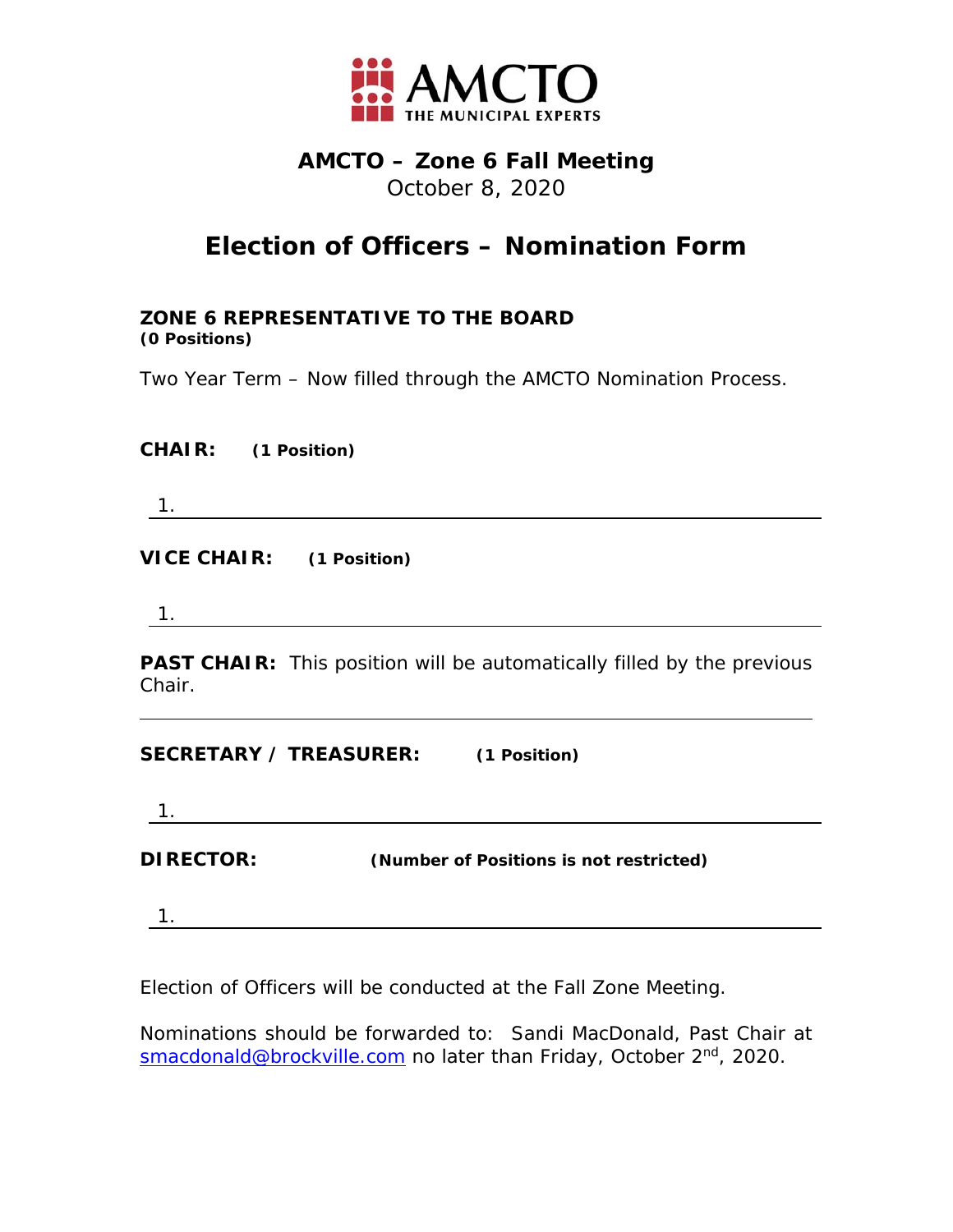

## AMCTO – Zone 6 Minutes – Fall Meeting Thursday, October 24<sup>th</sup>, 2019

A Fall Meeting of AMCTO Zone 6 was hosted by the Town of Carleton Place on Thursday, October 24<sup>th</sup>, 2019 at the Carleton Place Arena. Approximately forty members and guests registered for the meeting.

The 2019 Zone 6 Fall meeting was called to order at 9:05 a.m.

#### **Introductory Remarks**

T. Cox, Vice Chair welcomed everyone to the fall meeting, recognized both new/retired members and ten year anniversary recipients who were in attendance.

Town of Carleton Place Deputy Mayor Sean Redman brought greetings and thanked everyone for attending.

#### **Zone Business**

L. Drynan noted that the minutes from the spring 2019 zone meeting and financial statements were distributed and posted on the webpage for review. There being no questions, a request was made for a motion from the floor.

 Moved by: Donna Longmire Seconded by: Deb McKinstry

"**THAT**, the minutes of the Zone 6 Spring Meeting be approved."

#### **ADOPTED**

 Moved by: Duncan Rogers Seconded by: Amanda Mabo

"**THAT**, the Financial Statement as at June, 2019 be approved."

#### **ADOPTED**

#### **AMCTO Update**

Robert Tremblay and Tao Sith gave a PowerPoint presentation regarding an update from AMCTO.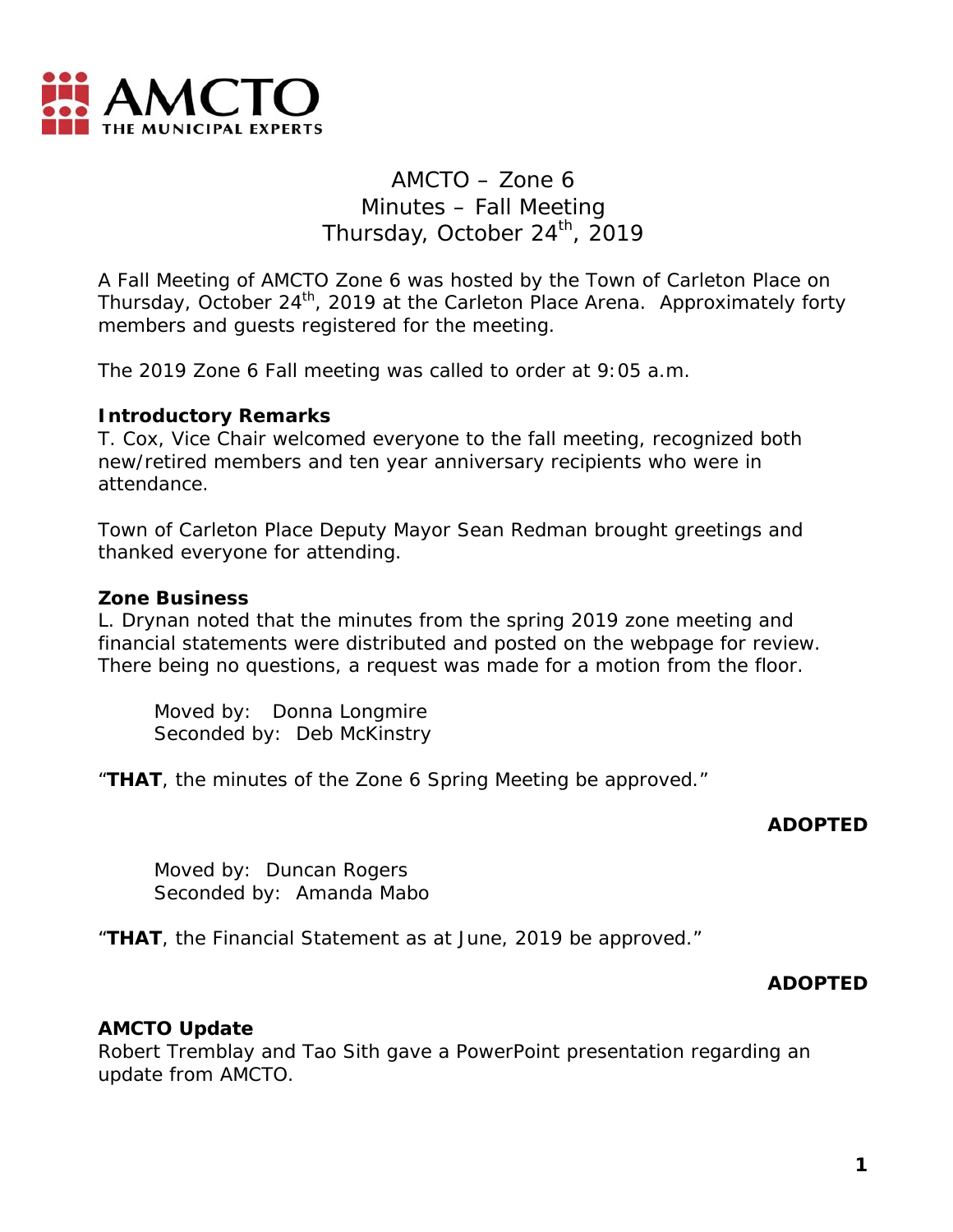#### **MMAH Update**

Municipal Advisor Peter Sizov provided an update from the Ministry of Municipal Affairs and Housing. Speaking notes to be provided and posted on the Zone 6 webpage.

The meeting recessed at 10:00 am The meeting reconvened at 10:20 am

**Completing the 2019 Accessibility Compliance Report and Why Your Organization Should Probably Answer 'No' to Question 16** 

Tyler Cox, Manager of Legislative Services for the City of Ottawa gave an informative and insightful explanation regarding accessibility requirements and rationale behind

The meeting recessed for lunch at 12:20 pm. The meeting reconvened at 1:00 pm.

Mr. Gary Warnock of the Institute of Public Administration of Canada was in attendance to present an overview of the organization and provide details about the 2020 National Conference in Gatineau.

#### **Leading in Small Places: Role of the CAO**

Robert Tremblay, CAO for the Township of Whitewater Region provided an overview of the findings of his master's thesis program report on leadership and the role of the CAO in small municipalities.

#### **Adjournment**

The meeting adjourned at 2:35 pm.